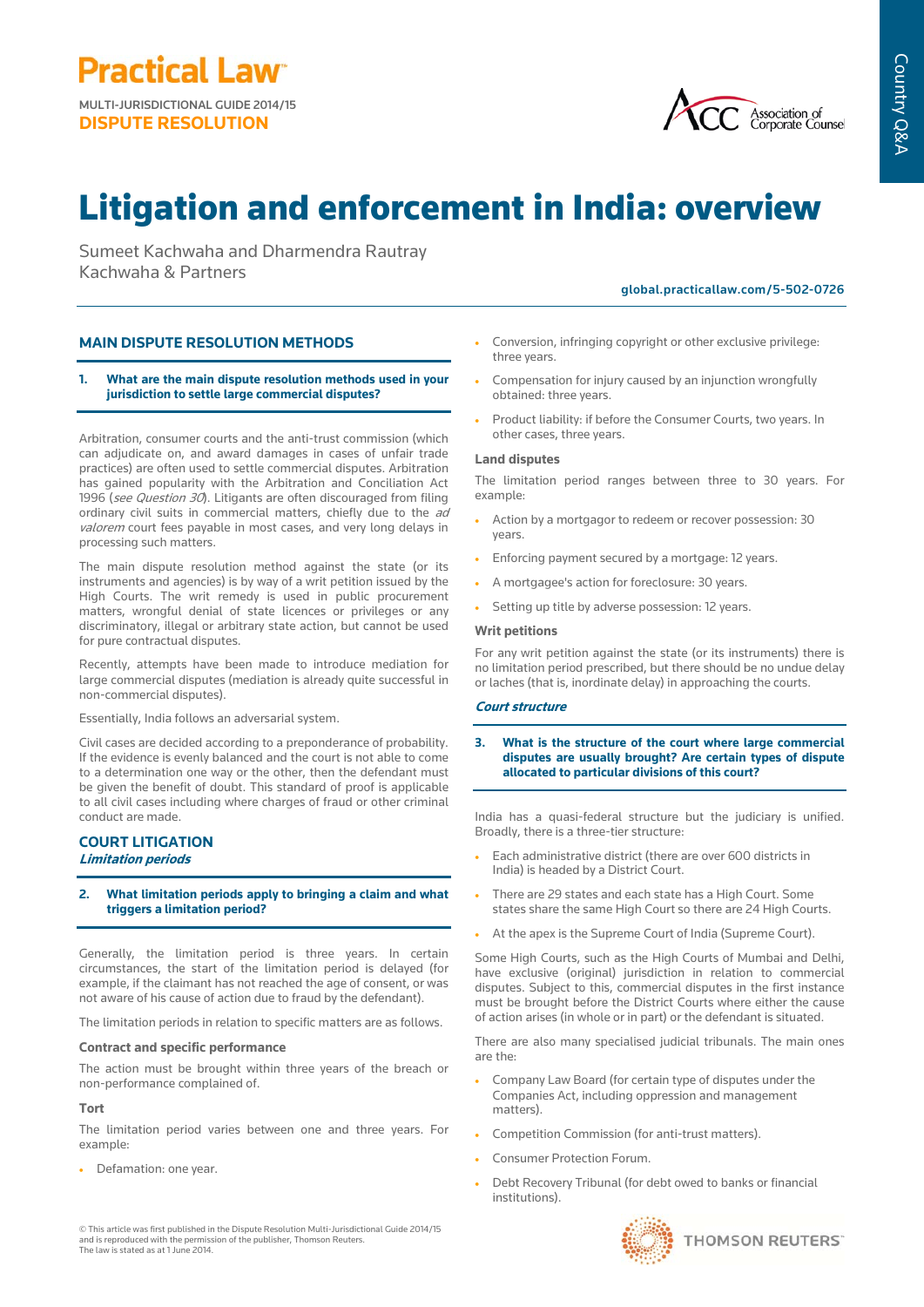Admiralty jurisdiction (in relation to arrest of ships and so on) vests only in the High Courts of Mumbai, Calcutta, Madras and Andhra Pradesh (the coastal states).

Jurisdiction in relation to trade marks (including for cancellation or rectification of the Register of Trade Marks) vests in the Registrar of Trade Marks, with its head office in Mumbai and regional offices in Delhi, Calcutta, Ahmedabad and Chennai. Appeals from these decisions are made to the Intellectual Property Appellate Board headquartered at Chennai.

The answers to the following questions relate to procedures that apply mainly in High Courts and the Supreme Court.

## **Rights of audience**

**4. Which types of lawyers have rights of audience to conduct cases in courts where large commercial disputes are usually brought? What requirements must they meet? Can foreign lawyers conduct cases in these courts?**

## **Rights of audience/ requirements**

The Advocates Act 1961 (Advocates Act) recognises only two types of lawyers in India, advocates and senior advocates. Both categories have equal rights of audience in court. Senior advocates are similar to Queen's Counsel (QCs) in England. An advocate enrolled with any state Bar Council is entitled to practise in any court or tribunal in India by virtue of his single point registration. However, in the Supreme Court of India, registry work, filing of power of attorney and all internal filing with the court office can only be done through an advocate who has cleared the advocateon-record examination.

## **Foreign lawyers**

Foreign lawyers are not permitted to practice in India except through special permission of the court (section 32, Advocates Act).

A recent judgment of the High Court of Madras (A.K. Balaji v. Government of India) has clarified that there is no bar for foreign law firms/ lawyers to visit India for a temporary period (on a fly-in and fly-out basis) for the purposes of giving legal advice to their clients regarding foreign law or their own system of law and on diverse international legal issues. Further, they can visit India for arbitrations. The matter is however currently pending consideration before the Supreme Court of India.

## **FEES AND FUNDING**

## **5. What legal fee structures can be used? Are fees fixed by law?**

Lawyers' fees are not fixed by law. Senior advocates charge per hearing and separately for conferences. It is unusual to have a lump sum fee arrangement, particularly in litigation. Contingency fees or fees based on a percentage of the outcome are not allowed under the Bar Council Rules.

#### **6. How is litigation usually funded? Can third parties fund it? Is insurance available for litigation costs?**

#### **Funding**

Litigation is self-funded. The transfer of a "mere right to sue" is prohibited on public policy grounds (section 6, Transfer of Property  $A<sub>cf</sub>$ 

#### **Insurance**

The insurance market is still developing in India. No insurer currently offers litigation costs insurance. However, litigation costs can be covered as incidental to other specific covers.

## **COURT PROCEEDINGS Confidentiality**

#### **7. Are court proceedings confidential or public? If public, are the proceedings or any information kept confidential in certain circumstances?**

In theory, court proceedings are open to the public, but due to security reasons High Court and Supreme Court hearings can only be attended by the parties or the general public by obtaining a special pass. Lawyers can, however, freely attend any court hearing. Court proceedings are not confidential, and judgments are published and easily available. However, certain proceedings (rape or matrimonial disputes) can be ordered to be held in private and the parties' identities be protected.

#### **Pre-action conduct**

#### **8. Does the court impose any rules on the parties in relation to pre-action conduct? If yes, are there penalties for failing to comply?**

There are no procedural rules concerning the parties' pre-action conduct. However, an action against the government or public officers (in relation to acts done in their public capacity) cannot be brought unless two-month prior notice is given, stating the cause of action. In urgent matters, the court can dispense with this requirement.

#### **Main stages**

#### **9. What are the main stages of typical court proceedings?**

## **Starting proceedings**

Civil proceedings start by filing a complaint, setting out the claim in sufficient detail to enable the defendant to answer the claim. Prescribed court fees, which can be a lump sum or depend on the value of the claim (and vary from state to state), are payable. The complaint must be supported by the claimant's affidavit as to the truth of the facts stated. On filing of the complaint, the court will issue summons to the opposite party on the first date of hearing.

#### **Notice to the defendant and defence**

A defendant is required to file its written statement within 30 days of service of summons, extendable up to 90 days and more, if sufficient cause is shown.

If the defendant fails to comply with the time limit to file its written statement without sufficient cause, it may lose its right to file it, in which case the court will give judgment, or make such order in relation to the action as it thinks fit. However in practice, these time limits are not strictly enforced.

#### **Subsequent stages**

The main subsequent stages are as follows:

- Filing of documents.
- Admission or denial of documents by the parties.
- Filing of affidavit by way of evidence.
- Cross-examination of witnesses and oral arguments.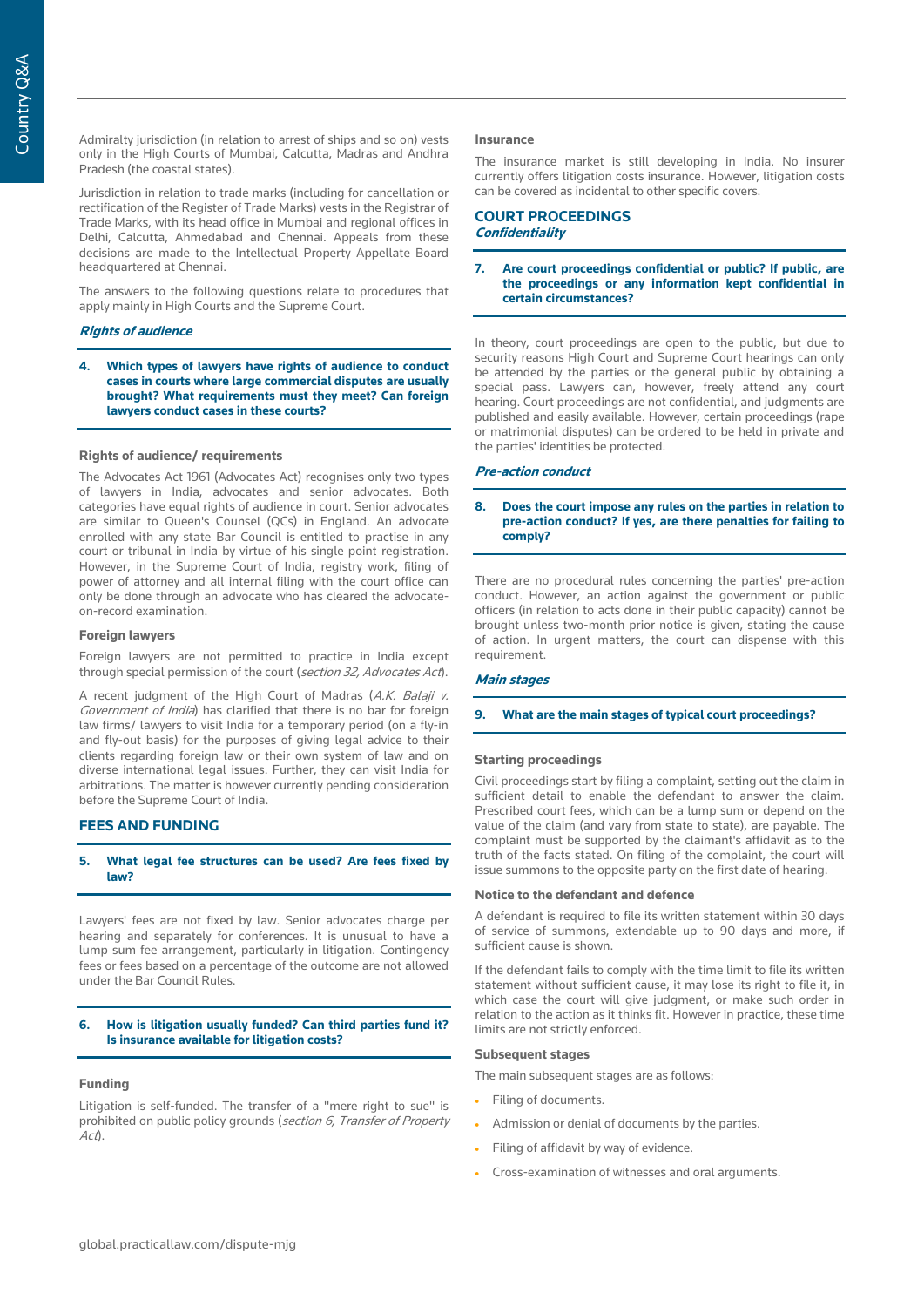There can also be an amendment of the complaint or the statement of defence at any stage (including appeal stage) for sufficient cause, with the leave of the court. Courts rarely set a schedule for steps subsequent to the pleadings. Even if a schedule is set, it may not be adhered to, due to intervening applications, including applications for adjournment (which are fairly common). There is a great emphasis on oral arguments in courts, and since oral arguments are not time bound, there is unpredictability in settling actual days of hearing. Cross-examination of witnesses is now being completed before court appointed commissioners, to save time.

There is a procedure for summary trial for certain types of money suits, that is:

- Cases concerning negotiable instruments, for example, bills of exchange or promissory notes.
- Cases for recovering a debt payable on a written contract or under an enactment or a guarantee.

If a summary suit is filed, the defendant must enter appearance within ten days of service of summons, and must show on affidavit that it has a triable defence. If the defence appears to the court to be a sham or untriable, or if no defence is made, the court will simply decide the case. If a defence is made, then the court will grant leave to defend, which can also be conditional on the defendant having to deposit part or the whole of the amount claimed.

## **INTERIM REMEDIES**

**10. What actions can a party bring for a case to be dismissed before a full trial? On what grounds must such a claim be brought? What is the applicable procedure?** 

The court can summarily dismiss a claim if:

- It is outside the limitation period.
- It is otherwise barred by statute.
- The claim does not disclose a cause of action.
- The court fees are not paid.

A claim or defence can be struck out if the pre-trial procedural directions are wilfully breached.

An application must be made under Order 7, Rule 11 of the Code of Civil Procedure (CPC). To bring a claim for striking out a defence on the ground of non-filing of written statement, an application under Order 8 Rule 10 of the CPC must be made. Once an application is made, a reply and rejoinder to it can be filed, following which the case is heard and decided on the merits.

## **11. Can a defendant apply for an order for the claimant to provide security for its costs? If yes, on what grounds?**

The court can order security for costs from a claimant on its own initiative or on the defendant's application. The court's power is discretionary and hardly ever used.

## **12. What are the rules concerning interim injunctions granted before a full trial?**

Indian courts have wide powers in matters of interlocutory relief and such powers are liberally exercised (as a full trial usually takes a long time due to court delays). Interlocutory relief is granted on a three-fold consideration:

- Prima facie case.
- Balance of convenience, that is, the court will weigh the likely inconvenience or damage which would be suffered by the applicant if the injunction is not granted against the likely inconvenience or cost to the respondent if it is.
- To prevent irreparable injury, that is, that which cannot be compensated through damages.

Interim relief will not be granted where the same would amount to grant of final relief. Further, interlocutory relief will not be granted in relation to a contract which cannot be specifically enforced (for instance a contract for service).

## **Prior notice/same-day**

Except in urgent matters, the power to grant interim remedies without hearing the defendant is generally not exercised. If an interim remedy is granted without notice, the court must record the reasons for granting it and post the matter for hearing after due notice to the defendant within a specified time limit.

## **Mandatory injunctions**

Interim mandatory injunctions are granted in rare cases. Generally, a mandatory injunction is granted to compel the undoing of wrongful acts. Courts have evolved certain guidelines which can be summarised as follows:

- The claimant has a strong case for trial (that is, a higher standard than a prima facie case).
- It is necessary to prevent irreparable or serious injury which cannot be compensated in terms of money.

The balance of convenience is strongly in favour of the applicant.

#### **Rights of appeal**

An appeal will lie (as a matter of right) against grant or refusal to grant an interim relief.

**13. What are the rules relating to interim attachment orders to preserve assets pending judgment or a final order (or equivalent)?**

An interim order of attachment can be passed to restrain a defendant from:

- Wasting, damaging or alienating any property in the suit, or wrongfully selling it in execution of a decree.
- Threatening or intending to remove or disposing of the property with an intention to defraud creditors.
- Dispossessing the plaintiff and/or otherwise causing injury to the plaintiff in relation to any property in dispute in the proceedings.

For the applicable grounds and standard of proof, see Question 12.

In certain situations, the court can direct the defendant to provide security as specified or to produce and place at the disposal of the court when required the property or the value of it. Such interim order can be made if the court is satisfied, based on the material produced, that the defendant, in order to obstruct, frustrate or delay the execution of any decree that may be made against him, is about to either:

- Dispose of the whole or any part of his property; or
- Remove it from the local limits of the court's jurisdiction.

The standard of proof is higher than of merely establishing a prima facie case. The court must be satisfied of the practical success of the plaintiff's case and of the existence of a grave danger of the property being disposed of or removed.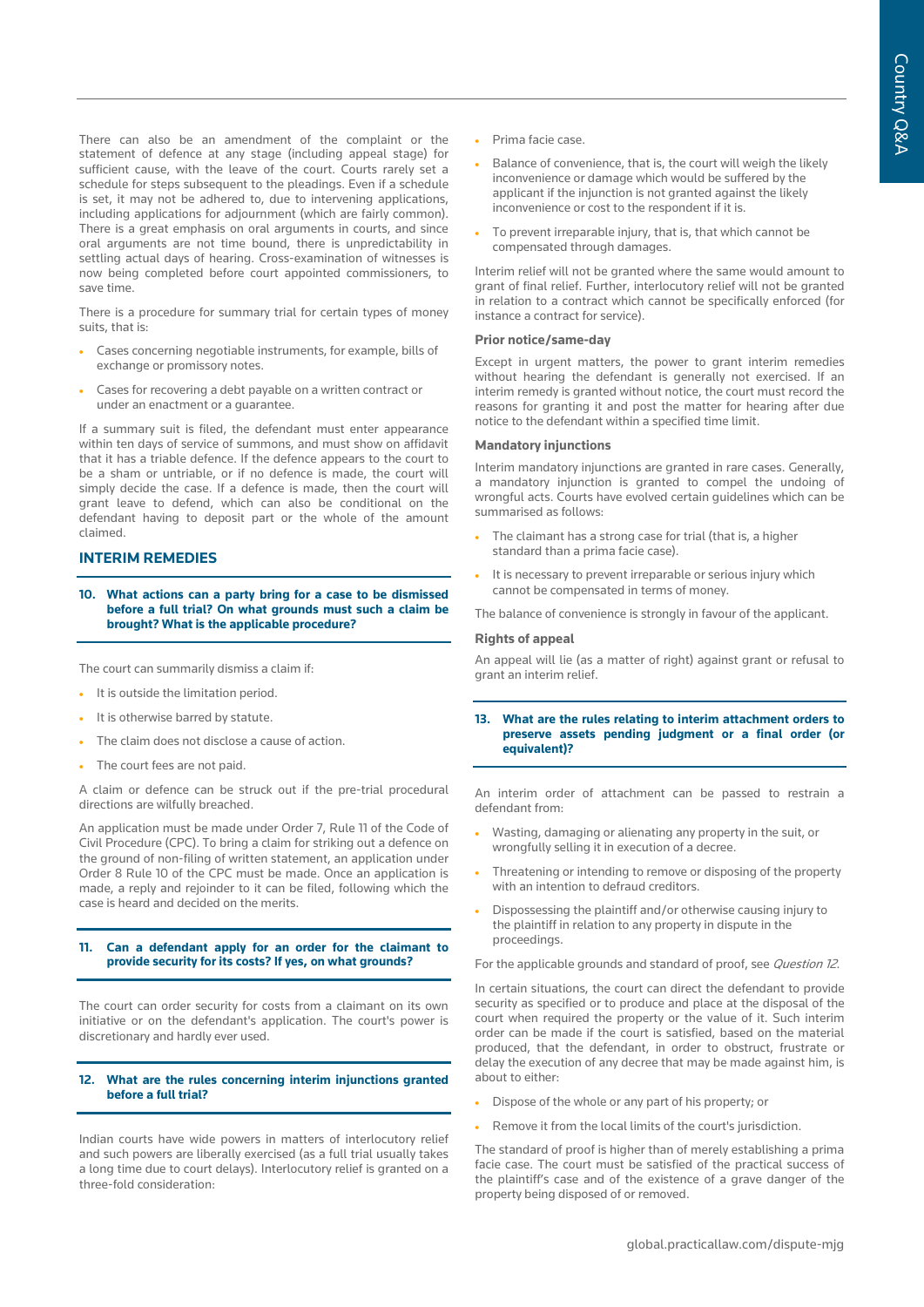## **Prior notice/same-day**

The court can grant an attachment order without prior notice to the defendant and on the same day in urgent cases.

#### **Main proceedings**

As interim remedies are provided to assist final relief, the claimant must apply for an interim remedy in the same court and in the same proceedings in which the final relief is sought. If the property sought to be attached is outside the local limits of the court's jurisdiction, a party can request the attachment order to be sent to the court in whose jurisdiction the property is situated.

#### **Preferential right or lien**

An attachment in itself creates no priority or preferential rights in favour of the claimant. An attachment does not affect bona fide pre-existing rights or security created in relation to the property.

#### **Damages as a result**

A claimant who obtains an interim injunction on insufficient grounds can be directed to compensate the party affected.

#### **Security**

As a condition of issuing an interim order, the court can require the claimant to provide security to compensate the defendant if the claimant ultimately fails. Even without such an order, the party affected can sue for damages, or apply for compensation to the court which granted the interim order. The court's power to summarily order payment of compensation is limited to INR50,000. An order for summary compensation bars the defendant from suing for damages.

#### **14. Are any other interim remedies commonly available and obtained?**

Other types of interim remedies commonly used are the appointment of commissioners and receivers, search orders and garnishee orders.

## **FINAL REMEDIES**

**15. What remedies are available at the full trial stage? Are damages just compensatory or can they also be punitive?**

The courts have wide powers to award substantive relief, including declaration of title or of legal status, damages, possession orders and injunctions. Damages in commercial matters are compensatory in nature and courts do not award punitive damages in tort or in contract.

For burden of proof, see Question 1.

#### **EVIDENCE Disclosure**

**16. What documents must the parties disclose to the other parties and/or the court? Are there any detailed rules governing this procedure?**

The approach to discovery is conservative. Parties can be directed to disclose on oath relevant documents in their possession or power. Documents are relevant if they impact (favourably or otherwise) the claim or the defence. If a document is no longer with a party, the party must explain the circumstances under which the document ceased to be in its possession or power. If the disclosure is insufficient, a party can apply to the court for an order of further disclosure. Documents which are privileged (see Question 17) need not be disclosed.

The court can direct the parties to deliver and answer requests for further information, or produce documents.

Each party can be requested to offer its documents for inspection by the other party. If refused, the aggrieved party can apply to the court for an order of inspection.

A party can apply to the court for an order to issue interrogatories (written questions which must be answered on affidavit) to narrow down the issues, either by obtaining admissions or proper factual details (if the claim or defence does not provide them).

Non-compliance with an order for disclosure or to offer inspection or to answer interrogatories can lead to the court striking out the claim or defence. The discovery process is generally completed prior to framing of issues and production of oral evidence. The disclosure schedule is at the court's discretion.

#### **Privileged documents**

**17. Are any documents privileged? If privilege is not recognised, are there any other rules allowing a party not to disclose a document?**

#### **Privileged documents**

Privilege attaches to (Evidence Act):

- Communications between lawyers (and their clerks, employees, and interpreters) and clients.
- Communications made to public officers in their official capacity.
- Cases where disclosure may be contrary to public interest.
- Unpublished official records relating to affairs of the state.
- Communications between husband and wife.

No magistrate or police officer can be compelled to disclose his source of information relating to the commission of an offence.

Privilege must be specifically claimed. To determine a claim for privilege, the court can examine (on a confidential basis) the relevant document(s).

Privilege does not apply in relation to communications relating to an illegal purpose.

In-house lawyers, while in employment, are not entitled to practise as advocates, as their practising certificate is suspended. While the Supreme Court has not ruled on the question of in-house legal privilege, the High Court in Mumbai has taken a view that consultations and communications with in-house lawyers would be privileged.

#### **Other non-disclosure situations**

Regardless of privilege, the courts respect confidentiality. Without prejudice communications, or communications made in circumstances where the court can infer confidentiality (for example, settlement offers) cannot be used in evidence.

#### **Examination of witnesses**

#### **18. Do witnesses of fact give oral evidence or do they just submit written evidence? Is there a right to cross-examine witnesses of fact?**

#### **Oral evidence**

Witnesses of fact are generally required to give evidence by sworn affidavits (witness statements).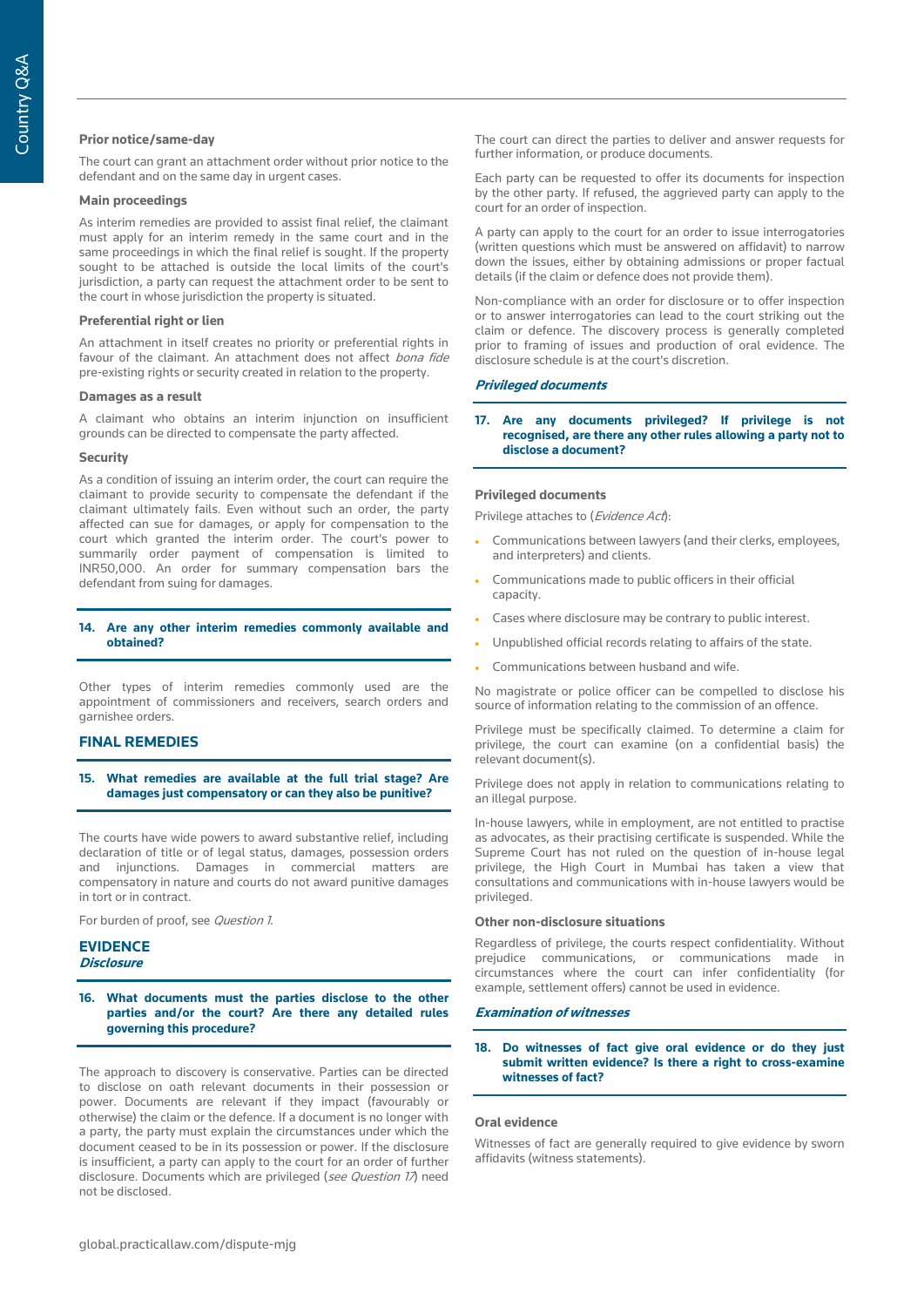#### **Right to cross-examine**

There is a right to cross-examine all witnesses and if crossexamination is not possible (for example, due to the death of a witness) the affidavit is disregarded.

To save the court's time, cross-examination is usually done before a court-appointed commissioner who records evidence and notes, but does not rule on objections. The court, while considering the notes of evidence, rules on objections. Court transcript facilities are generally not available but can be arranged by a willing party.

It may be possible to ask for oral examination of a party at the disclosure stage if it has omitted to answer or insufficiently answered any interrogatory.

#### **Third party experts**

#### **19. What are the rules in relation to third party experts?**

#### **Appointment procedure**

Each party usually appoints its own expert witnesses, although the court can appoint experts (section 45, Evidence Act).

There is no obligation to disclose expert witnesses at the disclosure stage. Parties are however obliged to furnish a list of witnesses soon after issues are framed.

#### **Role of experts**

An expert is expected to be independent and has a duty to the court to accurately explain the position. The court is not bound by expert testimony, but will give due weight to it.

#### **Right of reply**

Party- or court-appointed experts are subject to cross-examination. There is no right to cross-examine the expert at the disclosure stage or after the cross-examination is closed. The court however can recall any witness if it feels necessary to do so in the interest of justice.

#### **Fees**

Typically, a party appointing or requesting the court to appoint an expert pays the fees involved. If an expert is appointed by the court, the court can require each party to share the expert's fees.

## **APPEALS**

#### **20. What are the rules concerning appeals of first instance judgments in large commercial disputes?**

#### **Which courts**

An appeal is only available if permitted by statute. A first appeal in civil suits is available as a matter of right. The relevant appeal court depends on the court hierarchy in the jurisdiction. For example, in Mumbai, a decision of a single judge of the High Court can be appealed to a two judge High Court bench. A decision of the City Civil Court of Mumbai can be appealed to a single judge of the High Court of Mumbai.

A decision can be appealed to the Supreme Court if the High Court certifies that there is a question of law of general importance requiring a decision by the Supreme Court. An appeal can be filed to the Supreme Court asking for "special leave to appeal", which can be permitted if an important question of law or of public importance is involved.

#### **Grounds for appeal**

The first appeal can be on questions of fact or law. The second appeal is confined to issues of law.

#### **Time limit**

The limitation period for bringing an appeal varies between 30 to 90 days.

## **CLASS ACTIONS**

#### **21. Are there any mechanisms available for collective redress or class actions?**

The mechanism for a class action is set out in Order 1, Rule 8 of the CPC.

The general principles can be summarised as follows:

- Where there are numerous persons having the same interest in an action, any one or more person, with the permission of the court, can sue or defend that action for the benefit of all interested persons. It is not necessary that the persons included in the class have the same or a common cause of action.
- If the court grants permission to the applicant to sue or defend on behalf of a class it must, at the applicant's expense, order public advertisement or personal notice (as may be appropriate) to all persons who may be interested.
- Any person can apply to court to be made a party to such action and join in the action.
- A class action cannot be abandoned, withdrawn, settled or compromised unless the court gives notice to the persons affected (and hears any person who responds to the notice). Any person representing the class may be substituted at any time if the court determines that he is not proceeding with due diligence in relation to the action.
- A decision made in any such action is binding on the whole class.
- There is no "opt in" or "opt out" mechanism. However, an affected person can petition the court that the action be not treated as a class action.
- Class actions must be self-funded like any other ordinary litigation.

#### **COSTS**

**22. Does the unsuccessful party have to pay the successful party's costs and how does the court usually calculate any costs award? What factors does the court consider when awarding costs?**

Costs usually follow the event, that is, the successful party is awarded costs unless the court, for sufficient reasons, orders otherwise. However costs in India are at best token and not compensatory. Certain High Courts (for example, the High Court of Mumbai) have framed rules for costs awards, and have capped maximum costs at INR25,000.

## **23. Is interest awarded on costs? If yes, how is it calculated?**

While the courts have power to award interest (and usually do so when judgment is for payment of money), no interest is awarded on costs. To the extent that costs form part of the judgment debt, post-judgment interest is awarded.

For the post-judgment period, the court can award interest at a rate considered reasonable, not exceeding the contractual rate, or if there is no contract, at the rate at which nationalised banks lend money in commercial transactions (currently at around 12%). If post-judgment interest is not expressly awarded, such interest is considered to have been refused.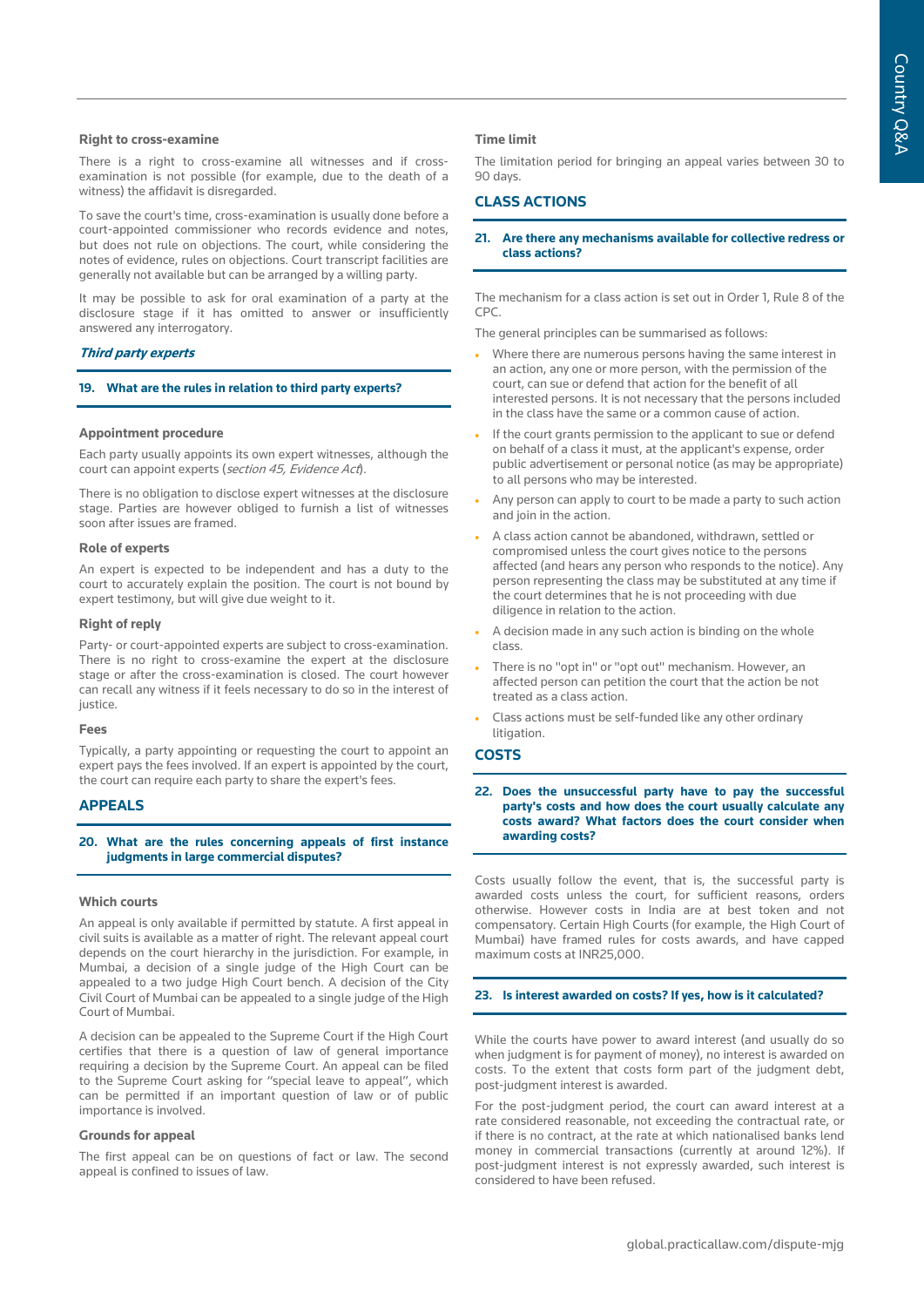## **ENFORCEMENT OF A LOCAL JUDGMENT**

#### **24. What are the procedures to enforce a local judgment in the local courts?**

Enforcement of a judgment is by execution through the courts. Money judgments are executed by attachment and sale of the judgment debtor's properties.

In exceptional circumstances, money judgments can be executed by the arrest and detention in civil prison of the judgment debtor.

All questions relating to execution, discharge or satisfaction of the judgment are determined by the court executing the decree, and a separate suit for determination of these questions is expressly barred (section 47, CPC). An executing court cannot scan or scrutinise strengths or weaknesses of the arguments, or reasons provided by the court for accepting or rejecting them. The executing court cannot review the judgment of the court of competent jurisdiction.

Execution of the judgment can be challenged on the grounds that it is barred by limitation or an inherent lack of jurisdiction.

A party can file an application under Order 21, Rule 29 of the CPC, seeking stay of execution of the judgment, if an action is pending in any court between the decree holder and judgment debtor.

A compromise judgment can be set aside on the grounds of fraud, or on the grounds that the advocate had no authority to enter into the compromise. Execution of a consent judgment is not enforceable against a respondent who was not party to the consent judament.

The judgment holder can, with leave of the court, examine the judgment debtor on oath to disclose his assets.

In relation to judgments for specific performance, for example, for the sale of property, the court can direct the court office to draw up the sale deed and appoint a court officer to execute it.

## **CROSS-BORDER LITIGATION**

**25. Do local courts respect the choice of governing law in a contract? If yes, are there any areas of law in your jurisdiction that apply to the contract despite the choice of law?**

If the parties have agreed on the governing law, the courts respect the choice of law provided both:

- It has some relevant connection with the transaction.
- It is not contrary to Indian statute or public policy.

However, parties to an arbitration in India, which does not qualify as international commercial arbitration (as defined in section 2(1)(f) of the Arbitration and Conciliation Act) cannot opt for a governing law other than Indian law.

In matters of procedure, the courts apply procedural laws of India. Matters of evidence are considered to be matters of procedure.

The foreign law must be established as a question of fact by expert evidence. Common law has a special place in Indian law. English common law as enforced until 1950 continues to apply, unless it is altered or repealed by a competent legislature (Article 372 of the Constitution).

Parties cannot contract out of Indian tax or fiscal laws, nor can parties exclude the application of Indian public policy principles, or statutes based on Indian public policy.

#### **26. Do local courts respect the choice of jurisdiction in a contract? Do local courts claim jurisdiction over a dispute in some circumstances, despite the choice of jurisdiction?**

Generally, Indian courts respect a choice of jurisdiction clause. However, parties cannot contractually confer jurisdiction on a court which inherently lacks jurisdiction. If parties have agreed to arbitration, courts must decline jurisdiction and refer parties to arbitration if the defendant, before entering a defence on the merits of the claim, makes such a request.

#### **27. If a foreign party obtains permission from its local courts to serve proceedings on a party in your jurisdiction, what is the procedure to effect service in your jurisdiction? Is your jurisdiction party to any international agreements affecting this process?**

The Hague Convention on the Service Abroad of Judicial and Extrajudicial Documents in Civil or Commercial Matters 1965 (Hague Service Convention) entered into force in India in 2007. The reservations to the Hague Service Convention made by India include the following:

- Documents for service must be written in English.
- Documents cannot be served by mail.
- Documents must be served by the central authority in India.

Documents cannot be served directly on defendants in India by private judicial officer (that is, a solicitor or private process server).

Under the Hague Service Convention, a central authority is designated and all requests for service can be sent to it. The request should conform with the model annexed to the Hague Service Convention. The authority or judicial officer competent under the law of the state of origin must send the document to the central authority of the relevant state.

The central authority will then execute service itself, or arrange for it to be executed by other means provided in Article 5 of the Hague Service Convention. The service of a judicial document can also be made directly through consular channels. India has made a declaration that the service of judicial documents through diplomatic or consular channels is limited to nationals of the state in which the documents originate.

The central authority designated by India for service is the Ministry of Law and Justice, Department of Legal Affairs, 4th Floor, A-Wing, Shastri Bhavan, New Delhi, 110 001, India.

#### **28. What is the procedure to take evidence from a witness in your jurisdiction for use in proceedings in another jurisdiction? Is your jurisdiction party to an international convention on this issue?**

The Hague Convention on the Taking of Evidence Abroad in Civil or Commercial Matters 1970 (Hague Evidence Convention) became effective in India from April 2007. Under Article 2, India has designated a central authority to receive all letters from the judicial authority of another contracting state. The central authority will then send it to the competent authority to execute them. The central authority designated by India is as follows:

• Under Articles 2, 16 and 17, it is the Ministry of Law and Justice (see Question 27) and the High Courts in all states and union territories in India.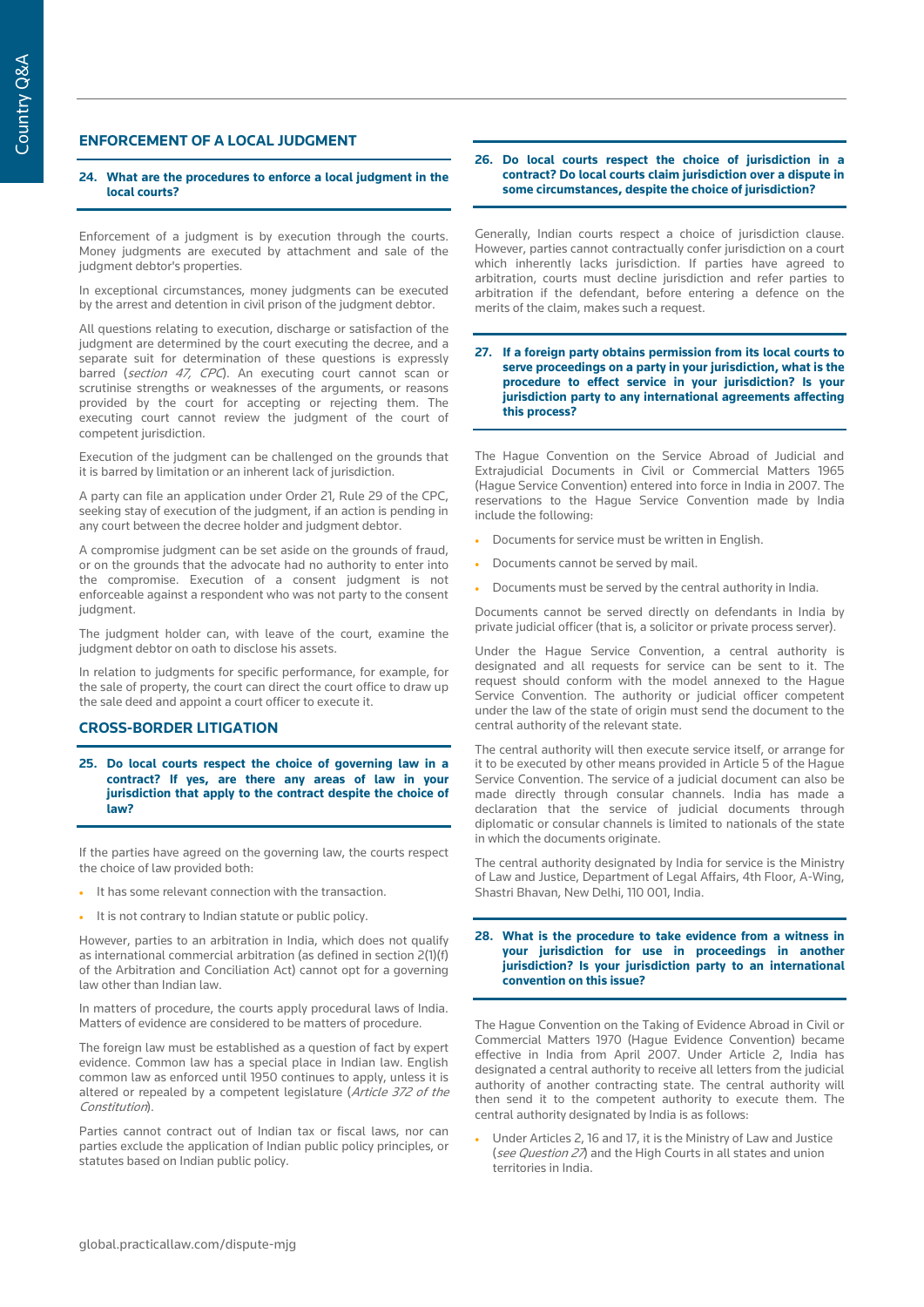- Under Article 18, it is the district court in whose territory the evidence is to be taken.
- Under Article 8, it is the central authority and the relevant court.

India has made the following reservations:

- All requests under the Hague Evidence Convention must be in English, or accompanied with an English translation.
- Subject to prior authorisation of the central authority and the relevant court, members of the judicial personnel of the requesting contracting state can be present at the execution of a letter of request.
- Evidence by diplomatic officers or consular agents of Indian nationals or nationals of a third state under Article 16 of the Hague Evidence Convention can be taken with the prior permission of the central authority.
- Under Article 18, a diplomatic or consular officer, or a commissioner authorised under Articles 15, 16 and 17, can apply for appropriate assistance to obtain evidence by compulsion to the district court in whose territory the evidence is to be taken.
- India will not execute letters of request issued under Article 23 of the Hague Evidence Convention, for the purpose of obtaining pre-trial discovery of documents, which requires a person to produce any documents other than those documents specified in the letter of request, which are likely to be in his possession, custody or power.

Article 27 of the Hague Evidence Convention does not affect the existing law a contracting state may have on the subject. The relevant existing law in India is set out in Order XXVI, Rules 19 to 22 of the CPC.

Briefly, the procedure is as follows:

- A foreign court issues a letter of request (letter rogatory) addressed to the High Court in the appellate jurisdiction in which the witness is situated.
- The High Court appoints a commissioner with directions deemed fit to carry out the commission.
- The commissioner then records the evidence (including crossexamination) and files it with the High Court, which then forwards it to the central government for onward transmission to the foreign court issuing the request. Alternatively, the High Court can permit the applicant to send the commissioner's record directly to the foreign court.

In litigation, a party can follow the Hague Evidence Convention, or take the Order 26 CPC route. In arbitration, a party can approach an Indian court under section 27 of the Arbitration and Conciliation Act.

Privilege under Indian law is governed by the Evidence Act and is quite restrictive in scope (see Question 17).

#### **Enforcement of a foreign judgment**

## **29. What are the procedures to enforce a foreign judgment in the local courts?**

#### **Reciprocating countries**

Judgments of courts in reciprocating countries are enforceable as if they are judgments of the enforcing Indian court.

Indian courts execute civil orders of foreign judgments in reciprocating countries on receipt of a certified copy of the judgment, and a certificate of that court certifying the extent, if any, to which the judgment is satisfied or adjusted. The certificate is conclusive proof of the satisfaction or adjustment, if any.

The Indian court must allow the judgment debtor a reasonable opportunity to be heard. Execution is refused by Indian courts if the judgment is:

- In relation to taxes or a fine or other penalty.
- Not of a court of competent jurisdiction.
- Not on the merits of the case.
- Founded on an incorrect view of international law.
- Based on a refusal to recognise Indian law (if Indian law were applicable).
- A result of proceedings opposed to natural justice.
- Obtained by fraud.
- One that sustains a claim founded on a breach of Indian law.

## **Non-reciprocating countries**

To enforce judgments of courts of non-reciprocating countries, a civil action must be filed in the Indian court which has territorial jurisdiction over the defendant. In such actions, the Indian court presumes the foreign judgment to be conclusive on matters directly adjudicated between the parties, unless the judgment is:

- Not of a court of competent jurisdiction.
- Not on the merits of the case.
- Founded on an incorrect view of international law.
- Based on a refusal to recognise Indian law (if Indian law were applicable).
- A result of proceedings opposed to natural justice.
- Obtained by fraud.
- One that sustains a claim founded on a breach of Indian law.

## **ALTERNATIVE DISPUTE RESOLUTION**

**30. What are the main alternative dispute resolution (ADR) methods used in your jurisdiction to settle large commercial disputes? Is ADR used more in certain industries? What proportion of large commercial disputes is settled through ADR?**

Arbitration is the main form of ADR used to settle large commercial disputes in India. Conciliation or mediation is yet to be institutionalised in relation to large commercial disputes, although efforts are being made to strengthen these ADR methods.

#### **Arbitration**

All types of arbitrations in India are governed by the Arbitration and Conciliation Act 1996, which is based on the UNCITRAL Model Law on International Commercial Arbitration 1985 and the UNCITRAL Rules 1976. For further information on arbitration in India, see the authors' Country Q&A India Chapter in the Arbitration multi-jurisdictional quide.

#### **Conciliation**

The conciliation provisions under the Arbitration and Conciliation Act are based on the UNCITRAL Conciliation Rules 1980. The conciliator's role is to assist the parties in an independent and impartial manner to reach settlement (section 67, Arbitration and Conciliation Act).

Conciliation is voluntary and is started by one party inviting the other in writing to participate in conciliation. The recipient must agree to conciliation in writing within 30 days. Without that agreement, conciliation is considered abandoned. Once conciliation has started, no party can start court proceedings, except to ensure that the claim is not barred by limitation.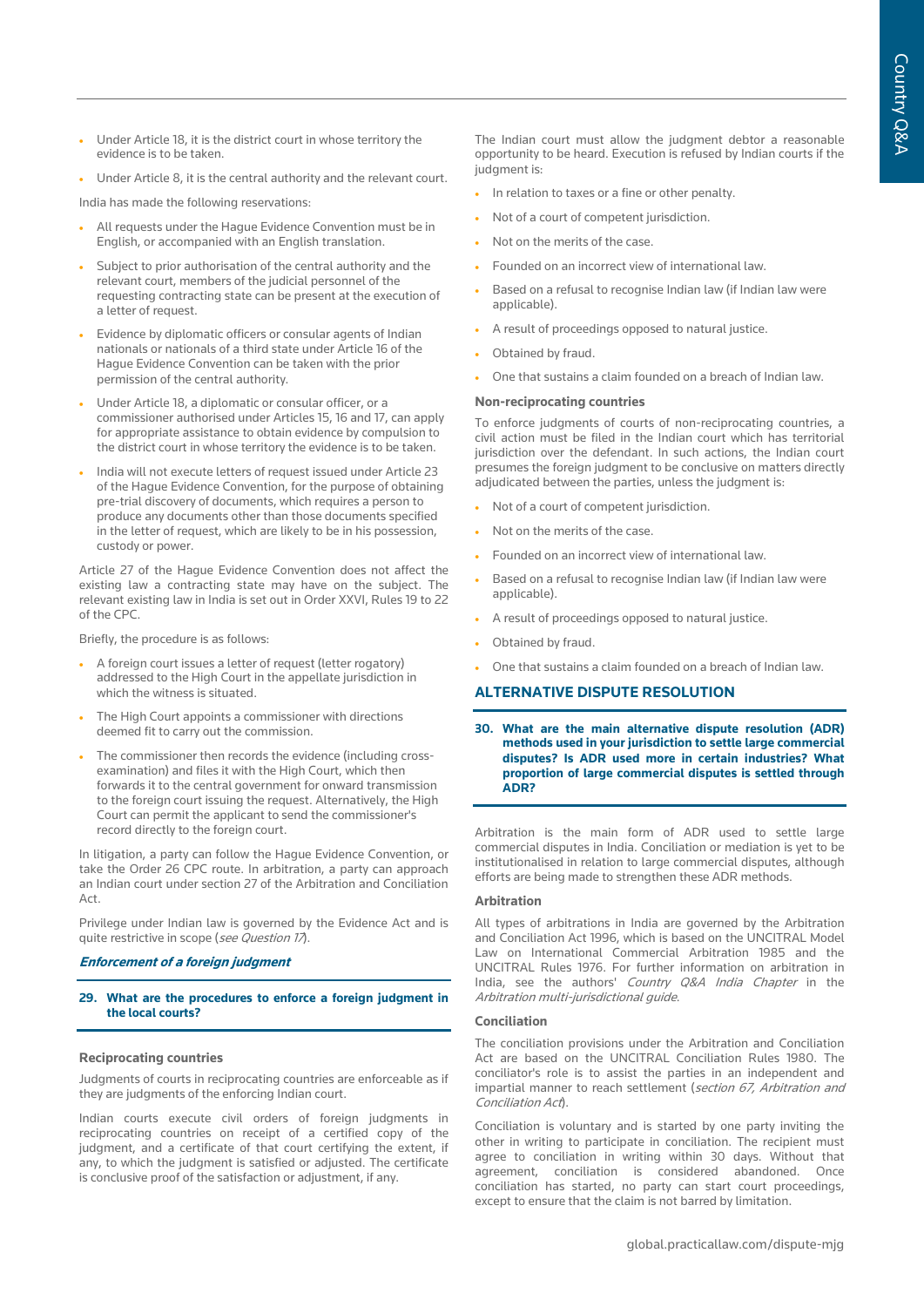Parties are free to agree the number of conciliators, but it should be no more than three. The conciliator can request parties to submit brief particulars of the dispute and such further information he may consider necessary. Any information provided to the conciliator should also be sent to the other party, unless the party providing information requests the conciliator to hold the information confidential. The conciliator is encouraged to make suggestions for settlement and he can formulate settlement suggestions. Once settlement is reached, a settlement agreement is drawn up, signed by the parties and authenticated by the conciliator. The settlement agreement has the same effect as an arbitration award, and can be executed as a court order under the Arbitration and Conciliation Act.

## **Mediation**

The Arbitration and Conciliation Act does not have any separate provisions for mediation and proceeds on the basis that conciliation includes mediation.

## **Industries**

ADR is most often used in matrimonial matters, domestic disputes, motor vehicle accidents, disputes with utility companies and in relation to insurance claims. However, arbitrations cannot be used for matrimonial/domestic disputes as these are considered nonarbitrable.

## **31. Does ADR form part of court procedures or does it only apply if the parties agree? Can courts compel the use of ADR?**

The courts are becoming more proactive in suggesting or bringing about settlement. The CPC provides that where it appears to the court that there are elements of a settlement which may be acceptable to the parties, the court will formulate the terms of settlement and give them to the parties for their observations. After receiving the parties' observations, the court can reformulate the terms of a possible settlement and refer the matter for arbitration, conciliation, judicial settlement or mediation (section 89, CPC).

This provision is mostly being used for domestic or matrimonial disputes. Court-assisted mediation is gaining popularity in relation to other disputes, but arbitration cannot be ordered without the consent of parties.

#### **32. How is evidence given in ADR? Can documents produced or admissions made during (or for the purposes of) the ADR later be protected from disclosure by privilege? Is ADR confidential?**

Court rules of evidence do not apply to arbitration, but fundamental principles of evidence and fairness do apply. There is considerable flexibility in procedural matters. Parties are free to agree a procedure, and in the absence of agreement, the procedure is decided by the tribunal. In arbitrations, evidence is given through witness statements on oath followed by cross-examination.

The arbitral tribunal decides questions of privilege. If privilege is waived by a party or the claim for privilege denied by the arbitration tribunal, privilege is lost.

Privilege is arguably not lost if a privileged document is used on a confidential basis in conciliation or mediation.

There is no express or implied obligation to treat an arbitration agreement, or proceedings arising from it, as confidential. If confidentiality is required, the parties' agreement must provide for it.

In conciliation proceedings, any information provided to the conciliator should also be sent to the other party, unless the party providing information requests the conciliator to hold the information confidential. By virtue of a non-obstante clause (Section 75 of the Arbitration and Conciliation Act, 1996) the conciliator and the parties must keep all matters relating to the conciliation proceedings confidential. Confidentiality will also extend to the settlement agreement (if any) except where its disclosure is necessary for purposes of implementation and enforcement. An arbitral award in violation of Section 75 is liable to be set aside.

## **33. How are costs dealt with in ADR?**

Unless otherwise agreed, costs are at the discretion of the arbitral tribunal.

## **34. What are the main bodies that offer ADR services in your jurisdiction?**

The following are the leading bodies offering institutional arbitration:

- Indian Council of Arbitration (ICA), New Delhi (www.icaindia.co.in).
- Delhi International Arbitration Centre, New Delhi (www.dacdelhi.org).
- International Centre for Alternative Dispute Resolution (ICADR), New Delhi (http://icadr.ap.nic.in).
- Nani Palkhivala Arbitration Centre, Chennai (www.nparbitration.in).

Recently, the London Court of International Arbitration (LCIA) and the Permanent Court of Arbitration (PCA) have set up arbitration centres in India. The Singapore International Arbitration Centre (SIAC) has also entered into a joint venture in India with the Construction Industry Development Council (CIDC), and formed the Construction Industry Arbitration Association (CIAA) concerning construction disputes.

## **PROPOSALS FOR REFORM**

## **35. Are there any proposals for dispute resolution reform? If yes, when are they likely to come into force?**

Reform proposals include:

- Reforms relating to case management, with detailed time lines for procedural matters.
- Permitting foreign lawyers to practice foreign law in India. This long, drawn-out proposal is surrounded by considerable controversy and opposition from certain sectors, and it is difficult to state when it may come about (see Question 4).